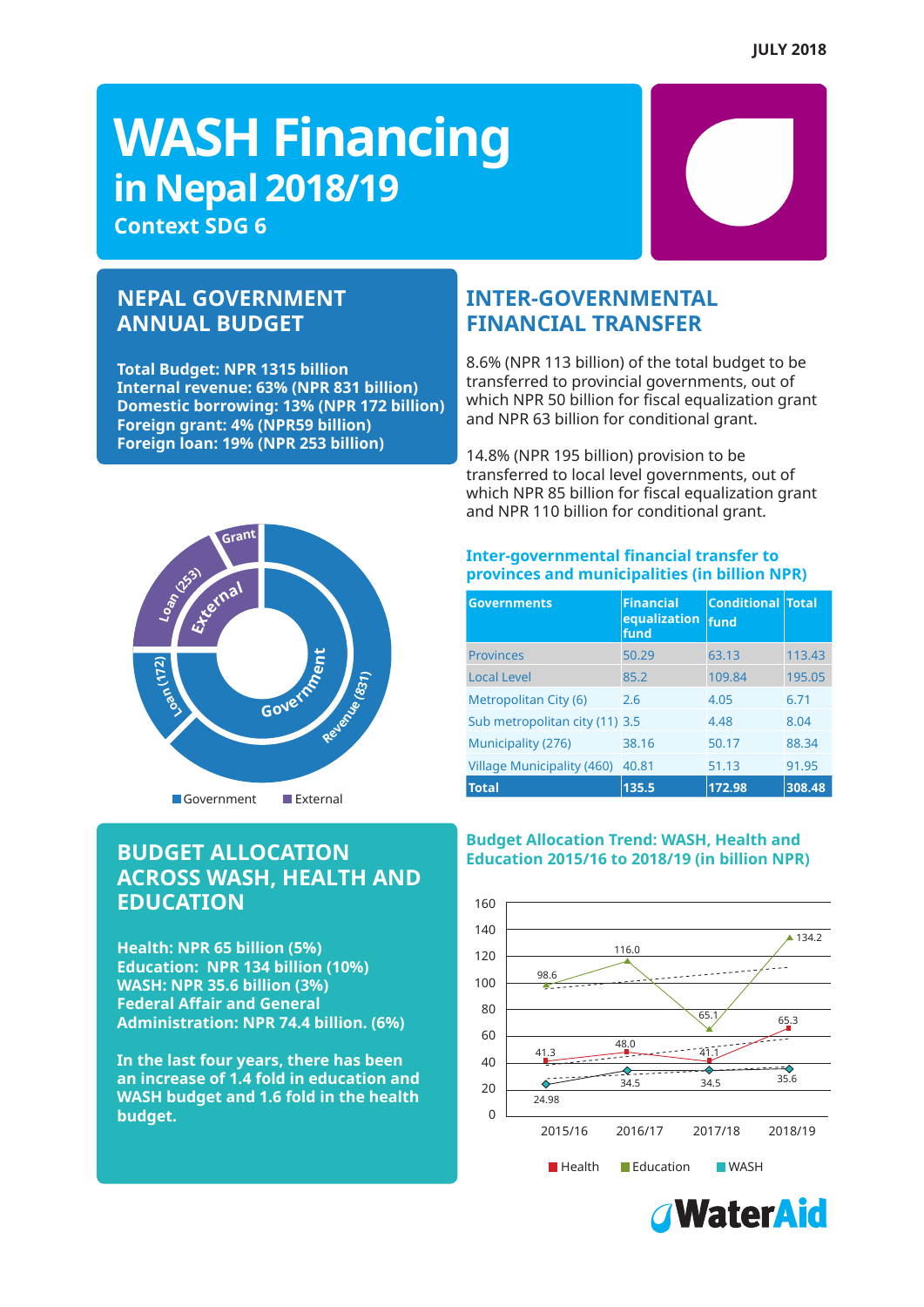|                                                                   | <b>Kathmandu</b><br><b>valley Sewerage</b><br><b>Management</b><br>Project, 11.8% | <b>Kathmandu</b><br><b>Valley Drinking</b><br>water and<br><b>Improvement</b><br>Project, 11.2.6% |                      |                                                                                   |                                |
|-------------------------------------------------------------------|-----------------------------------------------------------------------------------|---------------------------------------------------------------------------------------------------|----------------------|-----------------------------------------------------------------------------------|--------------------------------|
| <b>Melamchi</b><br><b>Drinking Water</b><br><b>Project, 19.7%</b> | <b>High tech</b><br><b>Drining Water</b><br>Program, 10.7%                        | <b>Rural</b><br><b>Drinking</b><br>Water &<br><b>Sanitation</b><br>Fund, 6.7%                     |                      | <b>Climate</b><br>adaptive<br>biq<br><b>drinking</b><br>water<br>project,<br>6.5% |                                |
| Other, 15.7%                                                      | <b>Third small</b><br>town drinking<br>water and<br>sanitation<br>project, 8.1%   | Terai Madhesh<br>Drinking Water                                                                   | <b>Drinking Wate</b> | Sewage                                                                            | Drinking Wateı<br>& Sanitation |

### **Share of Internal & External Sources in WASH (in billion NPR)**



### **Financing type in federal, province and local levels 2018/19 (in billion NPR)**



### **WASH ANNUAL BUDGET**

Total Annual budget for WASH in 2018/19 is NPR 35.6 billion.

The WASH budget has been allocated through the Ministry of Water Supply (67%), Ministry of Finance (32%) and Ministry of Federal Affair and General Administration (1%).

The budget has been allocated to 27 WASH projects/programs, out of which ten projects are budgeted above one billion rupees. (Please refer to Page no. 5 for WASH Sector Programs/Projects for the year 2018/19 (in million NPR))

43% of the total WASH budget has been shared by three projects targeted to Kathmandu Valley i.e Melamchi Drinking Water Project, Kathmandu Valley Sewerage Management Project and Kathmandu Valley Drinking Water and Improvement Project.

### **FINANCING MECHANISM IN WASH**

**51% (NPR 17.97 billion) is expected to come from internal sources, 41% (NPR 14.6 billion) is from external loan and 8% (NPR 2.5 billion) from external grant.** 

**Capital expenditures share 63% (NPR 22.5 billion ), recurrent expenditures share 5 % ( NPR 1.6 billion) and financial management expenditures share 32% ( NPR 11.5 billion) of the total WASH budget.**

**Recurrent cost share 2.3% of the federal level WASH budget and 15.6% of the provincial level WASH budget.** 

**Out of the NPR 35.6 billion expenditure on WASH, NPR 29.5 (83%) will be transferred to federal structure, NPR 5.8 billion (16%) to provincial and NPR 0.31 (1%) billion to local level structures.**

**INGOs contributed 7.5% (NPR 2.6 billion) on WASH1 in 2017/18.**

<sup>1</sup> WaterAid and AIN Desk Survey result of 19 INGOs in 2017/18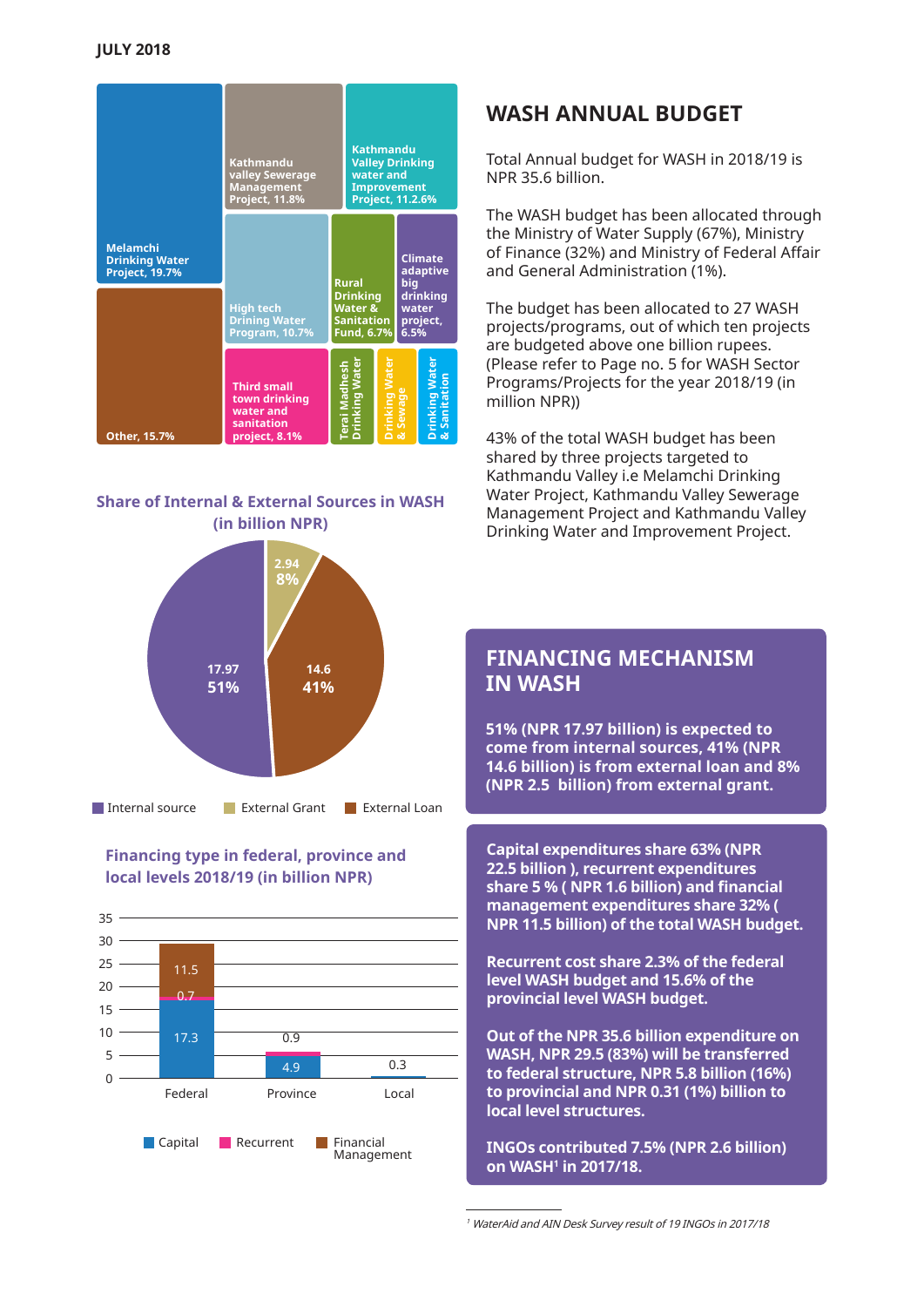### **ALLOCATIONS ACROSS WATER AND SANITATION**

**Estimated expenditure on water and sanitation projects is NPR 30.5 billion (86%) and on standalone sanitation project is NPR 5.1 billion (14%). Almost all budget allocated to stand allocation sanitation budget goes to urban projects, except NPR 0.3 billion to Environmental Sanitation.** 

**As per the policy 20% of total budget allocated for Water supply and sanitation (combined) projects should be utilized for sanitation; while in the case of small towns it is 15%.** 

**There has been an increase in the WASH combined budget by 1.4-fold in the last four years and a 1.9-fold increase in the case of standalone sanitation.**



### **ALLOCATION BY HUMAN RESOURCE DEVELOPMENT AND OPERATION AND MAINTENANCE**

**Government allocated a total of NPR 48.3 million to human resource development. There are no specific projects for operations and maintenance, except a project of NPR 508.8 million for rehabilitation of schemes.**





#### **Absorption capacity of different financing models 15/16-16/17 (in billion NPR) ABSORPTION CAPACITY**

**WASH sector utilized 86% of the allocated budget in the two years from 2015/16 to 2016\17. Budget allocated to the financing model composed of sources from domestic, grant and loan utilized only 63% of the allocation, compared to other financing models like, only domestic, domestic and grant, domestic and loan and grant and loan.** 

**Out of the 6 projects composed of domestic, grant and loan category financing model, two mega projects 'Kathmandu Valley Drinking Water and Improvement Project' and 'Kathmandu Valley Sewerage Management Project' utilized only 55% and 43% of the allocations.**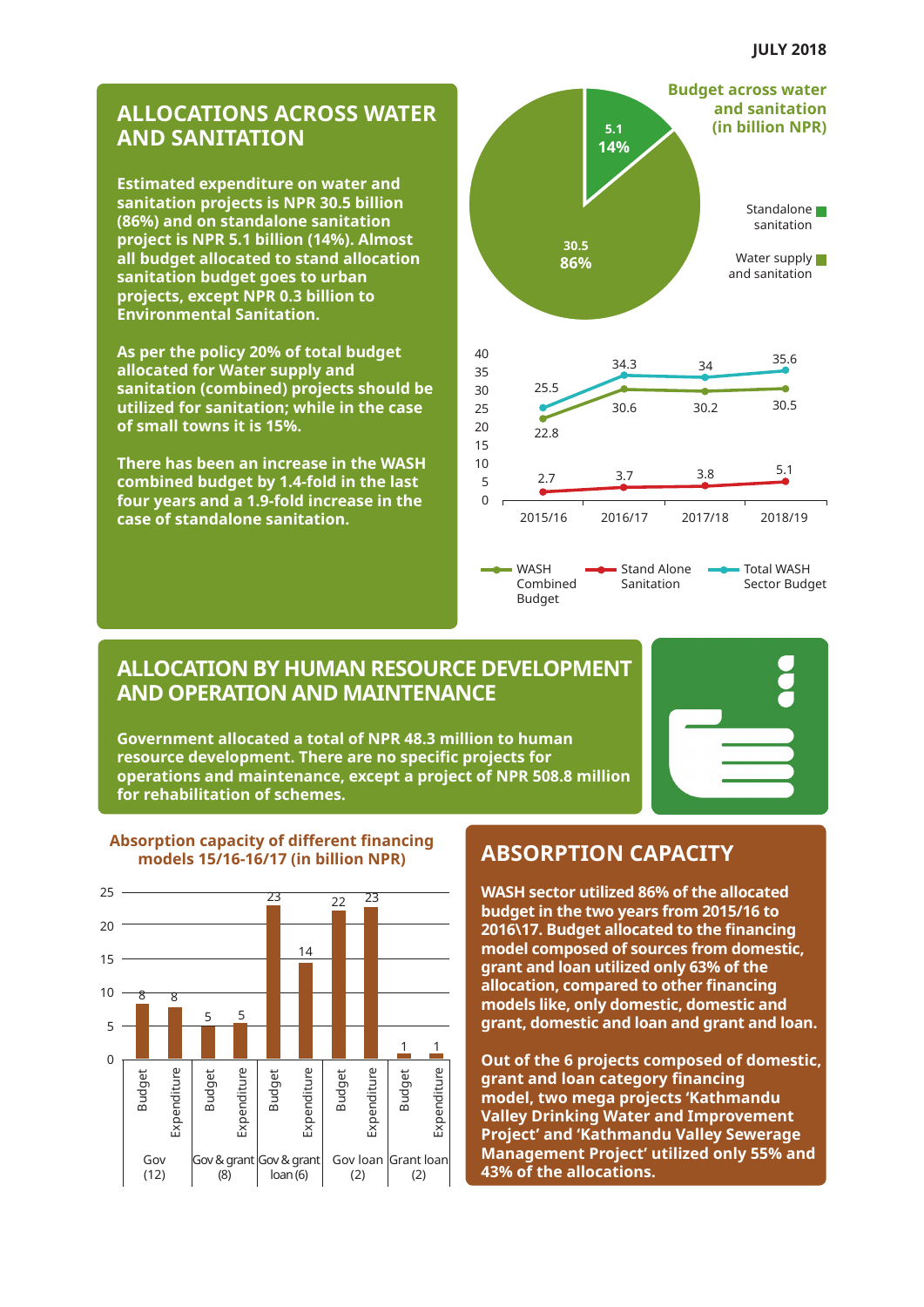## **FINANCING GAP**

### **SDG/SDP TARGETS**

**Draft WASH Sector Development Plan of Nepal (SDP) has estimated a requirement of NPR 1,641 billion, excluding user's contribution, to meet SDG targets on WASH by 2030. However, the recent trend of allocation can predict an availability of only NPR 816 billion on WASH by the end of 2030, estimating a gap of NPR 818 billion, (50%) to meet the target.**

**In case of sanitation it is estimated that there is an availability of only NPR 137 billion by the end of 2030, estimating a gap of NPR 412 billion, (76%) to meet sanitation targets.** 

**The chart reveals that the financing gap in WASH sector is widening each year to meet SDG targets.** 

### **Financing Gap to meet SDG targets on WASH (in billion NPR)**



### **SDP budget estimation vs allocation (in billion NPR)**



### **NEED VERSUS ALLOCATION FOR BASIC SERVICES**

**SDP targets to achieve basic water and sanitation for all by 2020. It would require approximately NPR 30 billion to provide basic water and sanitation services to 10% uncovered population at the rate of NPR 10 thousand per capita cost. That means, it would require NPR 10 billion each year to meet basic water and sanitation for all by 2020. If we assume 60% of the budget allocated to rural and both types of projects are strictly utilized for uncovered population, it will contribute only two third of the requirement to meet basic coverages by 2020.** 

**Based on the analysis of allocation in different projects, an estimated NPR 24 billion (67%) is allocated for urban types of projects, whereas NPR 2.4 billion (7%) for rural types and NPR 9.1 billion (26%) each for rural and non-separable or both types of projects.**

**WASH budget by rural and urban type 2018/19 (in billion NPR)**



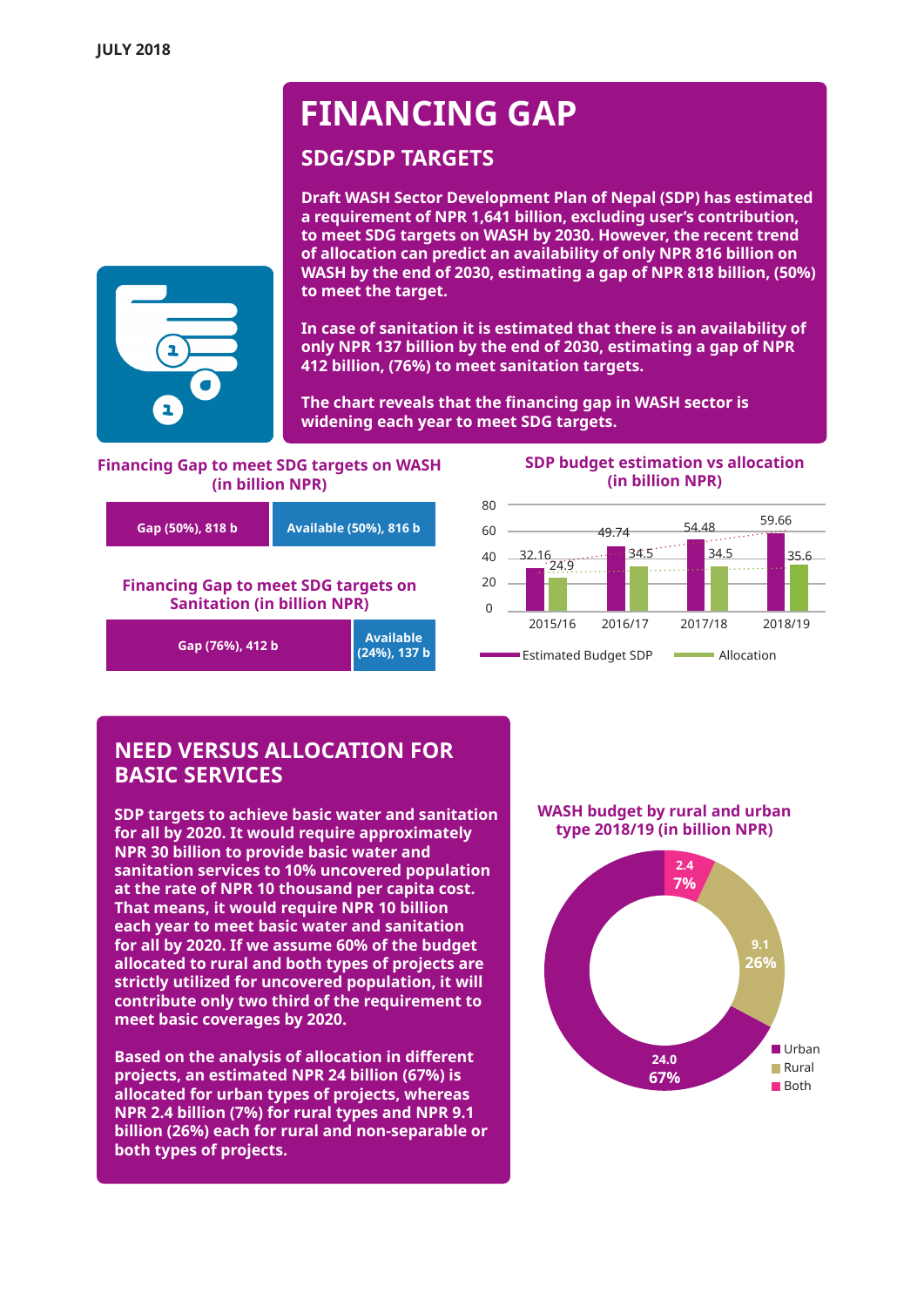### **Major findings**

- **• Based on the current trend in financing, there is more than 50% gap in WASH financing. When we look at sanitation alone, there is 78% gap in financing as per draft SDP requirements.**
- **• WASH is highly dependent on external sources, relying 49% of the budget on external sources, especially loan, 41%.**

### **WASH Sector Programs/Projects for the year 2018/19 (in million NPR)**

| <b>Programs/Projects</b>                                         | <b>Federal</b><br><b>Budget</b> | <b>Provincial</b><br><b>Transfer</b> | <b>Local</b><br><b>Transfer</b> | <b>Total</b> | Urban/<br><b>Rural</b> |  |
|------------------------------------------------------------------|---------------------------------|--------------------------------------|---------------------------------|--------------|------------------------|--|
| A. Ministry of Water Supply                                      |                                 |                                      |                                 |              |                        |  |
| Department of Water Supply and Sewerage                          | 146                             | 0                                    | 0                               | 146          | <b>Both</b>            |  |
| Ministry of Water Supply                                         | 76                              | 0                                    | 0                               | 76           | <b>Both</b>            |  |
| National Information Management & Monitoring Project             | 14                              | $\overline{0}$                       | 0                               | 14           | <b>Both</b>            |  |
| Drinking Water Rehabilitation Project                            | 509                             | 140                                  | 0                               | 649          | <b>Both</b>            |  |
| Drinking Water Quality Improvement Project                       | 190                             | 195                                  | $\overline{0}$                  | 385          | <b>Both</b>            |  |
| Rural Drinking Water & Sanitation Fund                           | 2399                            | 0                                    | 0                               | 2399         | Rural                  |  |
| Melamchi Drinking Water Project                                  | 7066                            | 0                                    | 0                               | 7066         | Urban                  |  |
| Human Resource Development                                       | 48                              | 0                                    | 0                               | 48           | <b>Both</b>            |  |
| Sewerage Construction and Treatment Project                      | 423                             | 140                                  | 0                               | 563          | Urban                  |  |
| Third small town drinking water and sanitation project           | 2894                            | 0                                    | 0                               | 2894         | Urban                  |  |
| Climate adaptive big drinking water project                      | 2271                            | 70                                   | 0                               | 2341         | <b>Both</b>            |  |
| Drinking Water and Sanitation Partnership Program                | 987                             | 122                                  | 0                               | 1109         | Urban                  |  |
| Urban Drinking Water and Sanitation (Sectoral) Program           | 872                             | 0                                    | 0                               | 872          | Urban                  |  |
| Federal Quality Monitoring and Program Implementation<br>Offices | 50                              | $\overline{0}$                       | $\overline{0}$                  | 50           | <b>Both</b>            |  |
| <b>Environmental Sanitation Program</b>                          | 0                               | 0                                    | 310                             | 310          | <b>Both</b>            |  |
| Deep Tube well                                                   | 0                               | 110                                  | 0                               | 110          | <b>Both</b>            |  |
| Terai Madhesh Drinking Water Improvement Program                 | $\overline{0}$                  | 1200                                 | 0                               | 1200         | <b>Both</b>            |  |
| High tech Drinking Water Program                                 | 0                               | 3818                                 | 0                               | 3818         | Both                   |  |
| <b>Sources total A</b>                                           | 17945                           | 5795                                 | 310                             | 24050        |                        |  |
| <b>B. Ministry of Federal Affair and General Admiration</b>      |                                 |                                      |                                 |              |                        |  |
| Rural Water Resource Management Project (village)                | 14                              | 0                                    | 0                               | 14           | Rural                  |  |
| Rural Water Supply & Sanitation Project in Western Nepal         | 7                               | 0                                    | 0                               | 7            | Rural                  |  |
| <b>Sources total B</b>                                           | 21                              | 0                                    | 0                               | 21           |                        |  |
| <b>C. Ministry of Finance</b>                                    |                                 |                                      |                                 |              |                        |  |
| Drinking Water Augmentation Program                              | 750                             | 0                                    | 0                               | 750          | Urban                  |  |
| Town Development Fund -Drinking Water                            | 940                             | 0                                    | 0                               | 940          | Urban                  |  |
| Kathmandu Valley Drinking Water Mgmt. Board                      | 500                             | 0                                    | $\boldsymbol{0}$                | 500          | Urban                  |  |
| Kathmandu Valley Drinking water and Improvement Project          | 4022                            | 0                                    | 0                               | 4022         | Urban                  |  |
| Drinking Water & Sewerage Program                                | 1100                            | $\mathsf{O}\xspace$                  | 0                               | 1100         | Urban                  |  |
| Kathmandu Valley Sewerage Management Project                     | 4199                            | $\mathsf{O}\xspace$                  | 0                               | 4199         | Urban                  |  |
| Sewerage Treatment/Refinement Centre                             | 20                              | $\mathsf{O}\xspace$                  | $\boldsymbol{0}$                | 20           | Urban                  |  |
| <b>Sources total C</b>                                           | 11531                           | $\pmb{0}$                            | $\pmb{0}$                       | 11531        |                        |  |
| <b>Grand Total</b>                                               | 29497                           | 5795                                 | 310                             | 35602        |                        |  |